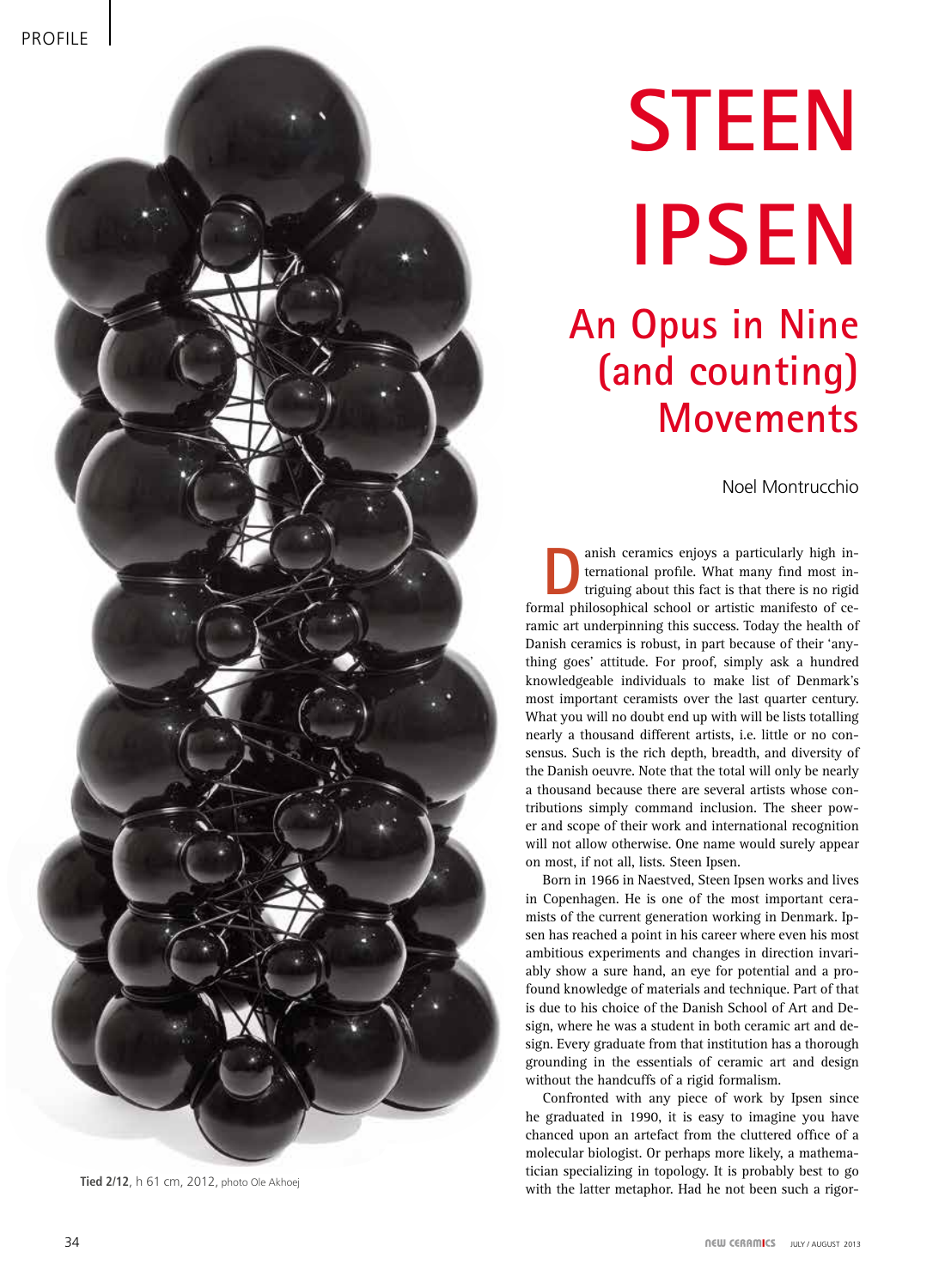ously curious ceramic artist, it is easy to imagine Ipsen immersed in the complexities of topology, that arcane branch of mathematics dealing with the way in which constituent parts are interrelated or arranged in two- and three-dimensional space.

Like the music of Johan Sebastian Bach however, the threads of topography and repetition run continuously throughout Ipsen's entire output. It is an unbreakable thread that has wound through his work from the very start, like the aria that begins and ends the Goldberg Variations. It seems the same but it is oh so different in how it tells. Ipsen's clay and glazes have always been about repetition and abstract topographical landscapes; ideas and symbols—not words and descriptions. As with Bach, you expect repetition but always get something a little bit different and a lot more inventive and elegant the next time around.

When surveying his work over the span of his career, it is just too tempting to resist subdividing it into periods, a la Picasso. First comes the Modules, then followed successively by Profiles, Vessels, Spikes, Bubbles, Extrudox, Geometric, Tied-Up, and currently Organic. This can be misleading because in no single period is the pursuit of an individual idea and its consequences complete. Each successive development has its roots, even inspiration in previous work. But be careful: even in his repetition,

he is not stepping into the same river twice. An unbroken pattern of growth and evolution flows throughout the entirety of his oeuvre. Yet each of his past explorations leaves its fingerprints on his next. All the way to the present—and almost certainly—all the way into his future extrapolations.

**Modules**, though Ipsen's earliest work, it is both once and future art of the highest quality. It would be a grievous error to assume that this is mere geometrical decoration. These are pieces that stand alone, complete and contemporary for all time.

**Profiles** are early work that begins the artist's focus on themes and variations. These ideas in turn made an easy transition into vessels.

Like the music of Johan Sebastian Bach however, the threads of topography and repetition run continuously throughout Ipsen's entire output. It is an unbreakable thread that has wound through his work from the very start, like the aria that begins and ends the Goldberg Variations.

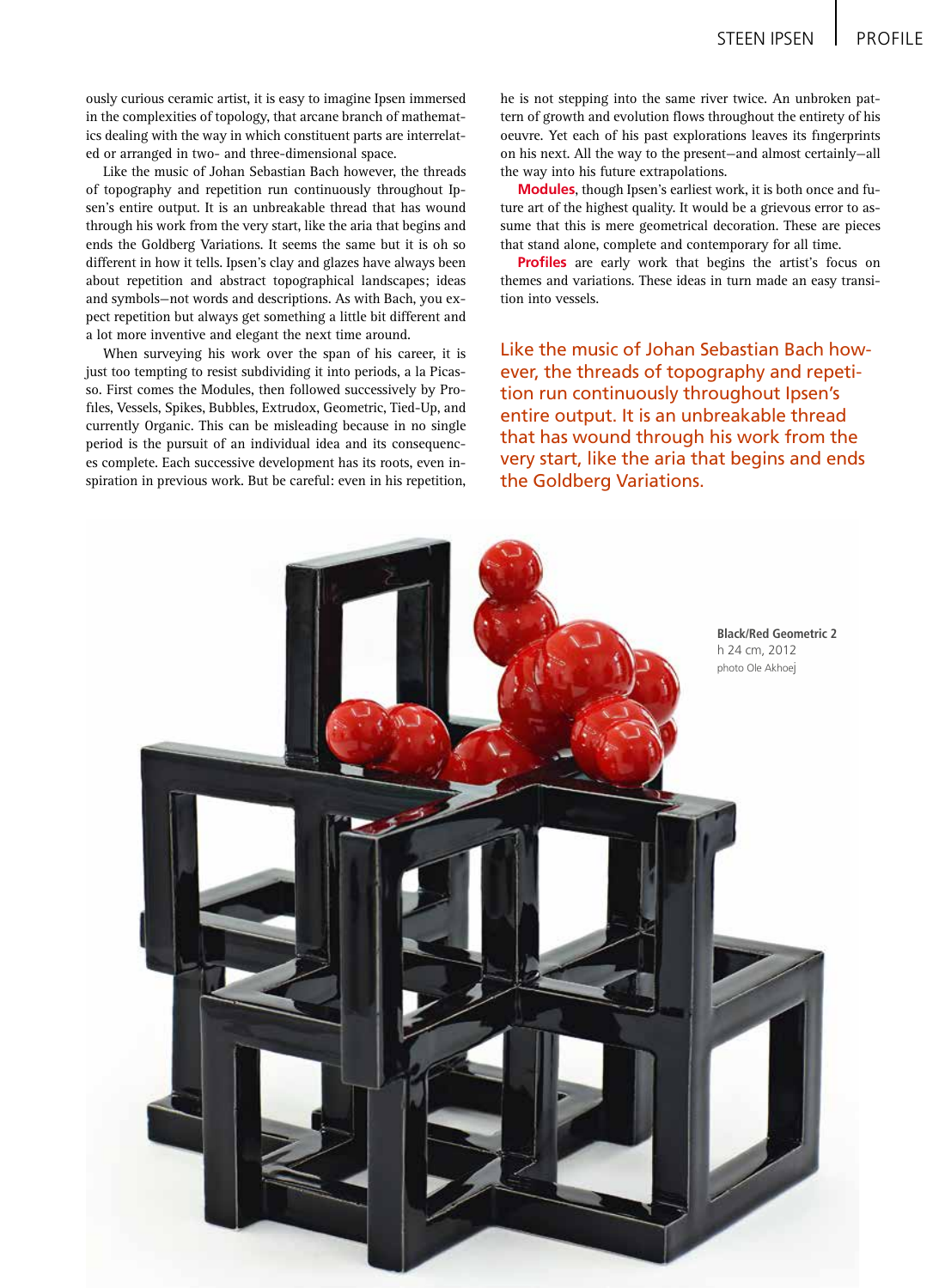Steen Ipsen creates ceramics that must be seen and touched in the flesh to truly understand what the artist is saying.

### **Extrudox A/S**—

Ipsen and Anne Tophøj met in 1984 during their design studies. Now both are ceramists with an international reputation. Twenty-seven years after their first encounter, they worked together once again for one summer to experiment with new techniques for working with clay. Under their able hands and artist's eye, instantly finished objects came out of the extruder in their final form.

**Organic 5** h 22 cm, 2013 photo Ole Akhoej

> **Vessels**, from the small to the monumental, are a synthesis of all that has gone before. The visual impact is now heightened enormously and colour becomes an added essential voice in the Ipsen ceramic choir. A precise textbook approach does not define Ipsen's relationship with geometry for he perceives it as images and pattern. From the very start of his ceramic career, he has had a keen eye for the ornamental potential within the universe of geometric form. Early examples of this are his large porcelain vessels from the 1990s with strict, repetitively faceted forms that turn into brightly coloured patterns on the surface. In later works, he has thematically explored repetition in the piece—or the 'variation of repetition'—as was his title for an earlier exhibition.

> **Spikes** are reminiscent of pencil sea urchins or one of the myriad of micro- and macroscopic living creatures. These are beasties/objects as diverse as microbes, sponges, jellyfish, insects and humans; already imagined by nature but somehow made more real and challenging through the ceramist's eyes and hands.

> **Bubbles** begins Ipsen's ceramic works based on sketches and models that explore the diversity and rich potential of spherical shapes. He shares a fascination, perhaps even obsession, for this shape with painter turned sculptor Pol Bury (12,000 Balls and the fountain sculpture L'Octagon) and Gerhard Richter's Kugel (Sphere), a 1992 single stainless steel sphere that acts as a mirror, reflecting all of the surrounding space at once.

Some see similarities in this alliance with Surrealist Automatism, automatic writing and drawing, and the idiomatic improvisation of free jazz.

**Geometric** sees the blending of insights achieved in previous work. Ipsen knows his art history and he has extended previously travelled paths to entirely new destinations. Given the infinite potential yet to be discovered in the universe of geometry, his sculptures suggest new interpretations of geometric abstraction.

**Tied up** is once again a blending of previously used techniques and spatial relationship to take them further in their ability to speak to the viewer. These are ceramic works consisting of joined, simply coloured spherical elements, that are subsequently tied up with coloured strings and ropes of PVC, leather, and other materials in a continuous connecting line/pattern, resulting in an abstract and highly spatial, sculptural expression. These works, rooted in the geometric, brings about associations of an erotic nature, in as much as they are reminiscent of early modernist sculptural experiments of the Bauhaus, Barbara Hepworth, and Henry Moore.

**Organic** – Throughout his career, Ipsen has used his extensive collection of plaster moulds to model clay elements and then join the elements into unique sculptures.

'Many years of experience with more rigorous hand modelling of objects has given me the desire to work with a spontaneous, playful, and easy freehand technique. An initial sketch of the scenario I want to achieve helps me minimize the distance between the idea and the finished object. Nevertheless, when I build up my hand-modelled sculptures, I allow my ideas to run out of control for a while before tightening my grip. I find it fan